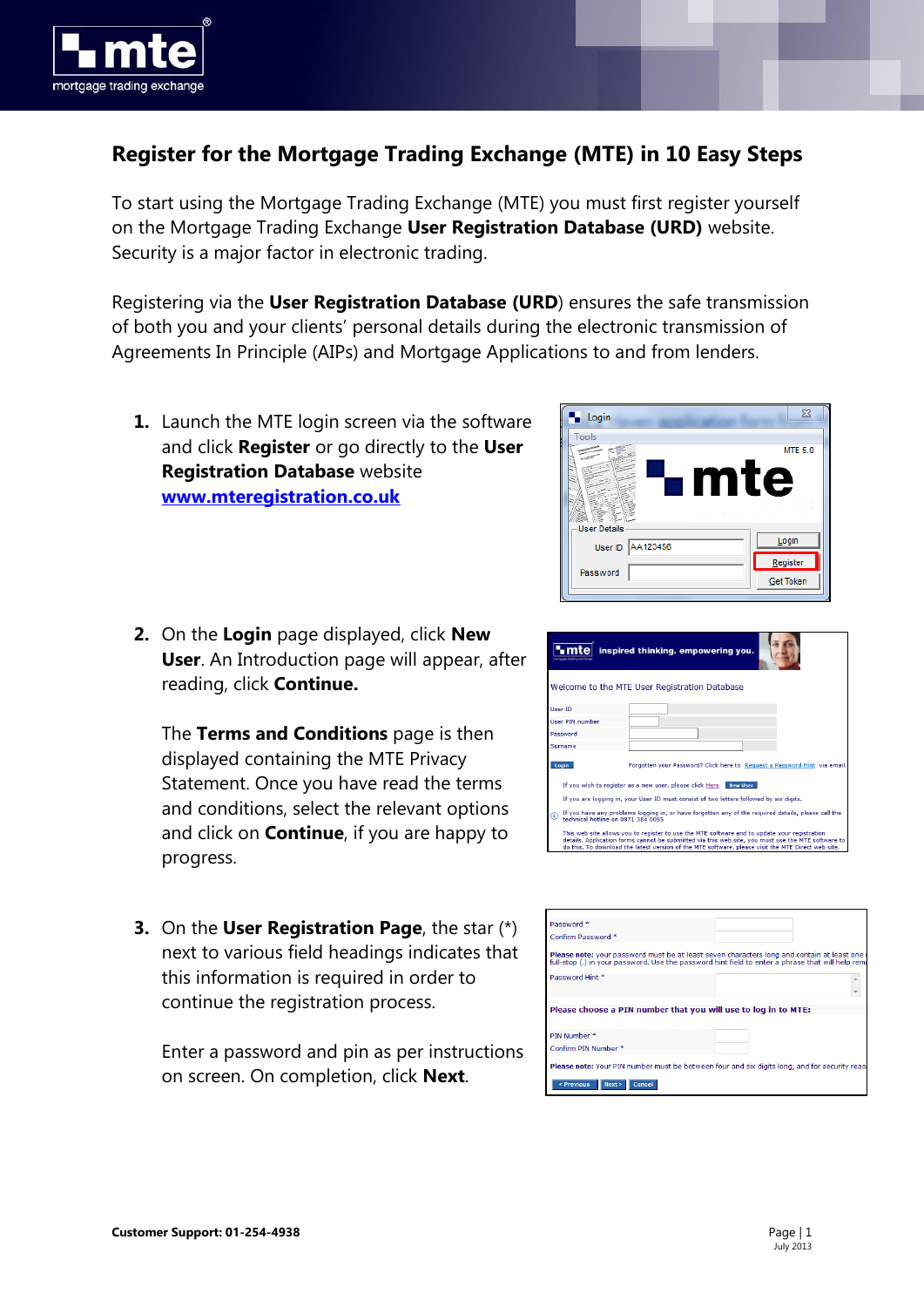

**4.** Enter your **Personal Details** as requested.

Click the **Next** button to continue.

| If other, state:                                                   |                              |
|--------------------------------------------------------------------|------------------------------|
| <b>Initials</b>                                                    |                              |
| Forename 1 *                                                       | Forename is required         |
| Forename 2                                                         |                              |
| Surname <sup>*</sup>                                               | Surname is required          |
|                                                                    |                              |
| Date of Birth * (dd/mm/yyyy)<br>Please enter your contact details: | DOB is required              |
| Telephone Number *                                                 | Telephone number is required |
| <b>Fax Number</b>                                                  |                              |
| Mobile Number                                                      |                              |
| Main E-mail Address *                                              | Email required               |

 $\overline{\mathsf{v}}$  rists is vanisad

aistration - Ch

Title \*

Please enter your personal details:

se Pa

 $\blacksquare$ 

**5.** The **FSA Details** are not required in Ireland, select **No** and click **Next** to continue.



**6.** The Company Association option is not required in Ireland, so please ignore, click **Next** to continue.

You will now be prompted to complete your Correspondence details. Please **ignore** the **Company FSA number** and when completing the **Postcode** field enter a **full stop '.'**. Once completed click **Register**.

**7.** The **User Registration – Information Summary** page will now display **your details**. Please **Print** copy for record purposes (you will also receive confirmation via email).